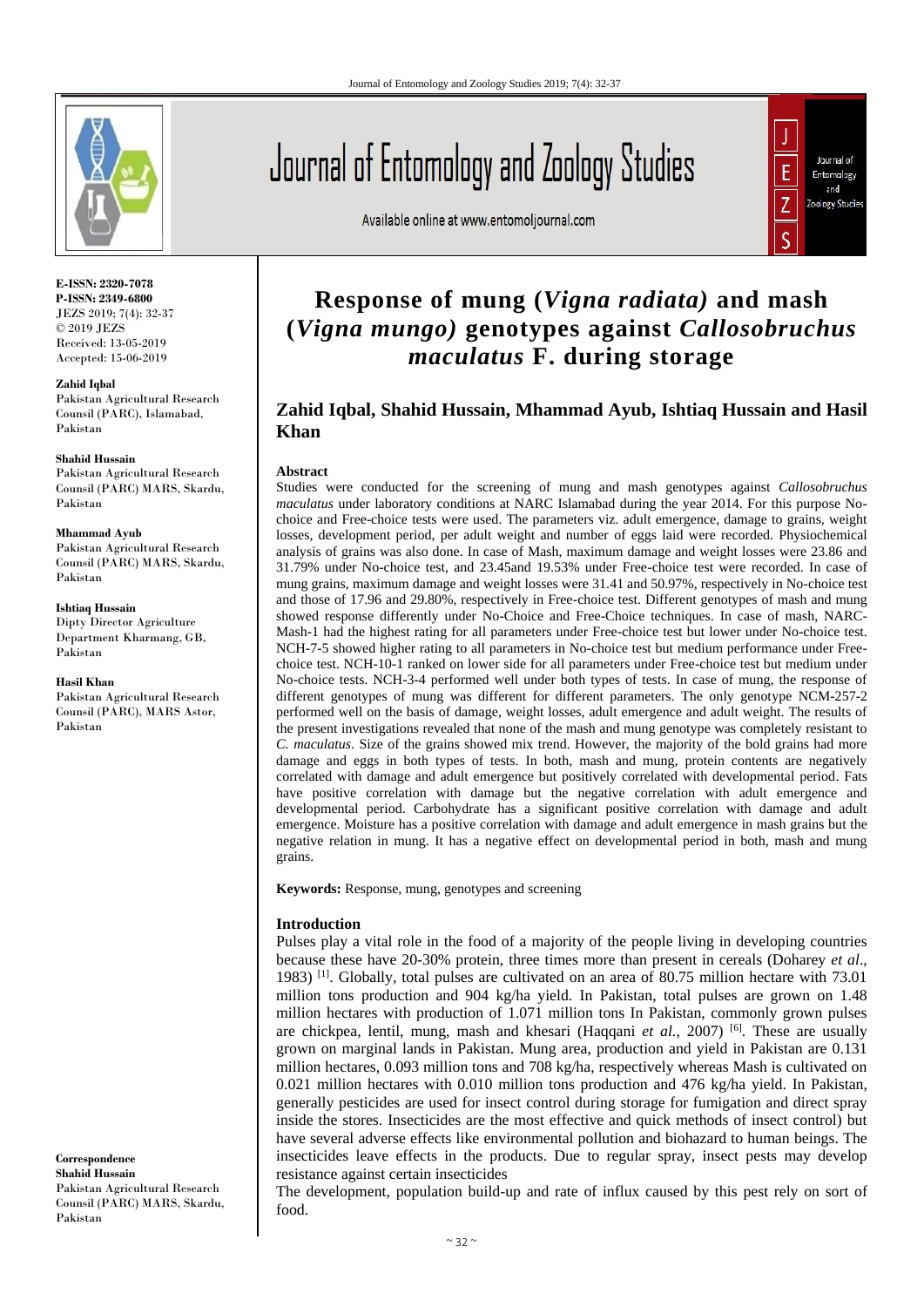Journal of Entomology and Zoology Studies

Unluckily, very little consideration has been given to this aspect. The present research was carried out with a vision to find out the appropriateness of various genotypes of mung and mash in the expansion of this pest and level of damage by studying its biological parameters.

#### **Objectives**

The present studies were conducted to fulfill the following objective

- $\triangleright$  To find out relative susceptibility/resistance of mung and mash genotypes against *Callosobruchus maculatus* F.
- $\triangleright$  To investigate physiochemical factors responsible for susceptibility of pulses genotypes against *Callosobruchus maculatus* F.

### **Materials and Methods**

The genotypes of mash and mung used in the experiments were:

| <b>Mung Genotypes</b> | <b>Mash Genotypes</b> |
|-----------------------|-----------------------|
| 1) NCM-257-2          | 1) NCH-9-9            |
| 2) NCM-11-4           | 2) NCH-3-4            |
| 3) NCM-11-3           | 3) NARC-MASH-3        |
| 4) CHAKWAL-6          | 4) CHAKWAL-MASH-97    |
| 5) NCM-11-2           | 5) NCH-7-5            |
| $6)$ NM-06            | 6) MASH-UROOJ         |
| 7) NCM-11-6           | 7) NARC-MASH-1        |
| 8) NCM-11-8           | 8) NCH-10-1           |

#### **Stock Culture of** *Callosobruchus maculatus*

The culture of *C. maculatus* was maintained on chickpea at  $28\pm2$  <sup>0</sup>C and 60 $\pm5\%$  R.H. with 12:12 hr light: dark cycle for a number of generations in the laboratory to make it homogenous. Grains containing a single egg were isolated from the stock culture and placed in glass vials separately and plugged with cotton to get individual virgin adults in captivity. After the emergence of adults from these eggs adults were identified as male and female on the basis of body size, shape, and colour.

#### **Experiments Conducted**

Four experiments were conducted, 2 (No-Choice and Free-Choice) for mung and 2 (No-Choice and Free-Choice) for mash genotypes. Methodologies were same for mung and mash.

#### **No-Choice Test**

In the No choice test, 20 grams each of eight mung bean and mash genotypes were placed in separate glass jars (10×5cm). The trial was conducted with 8 treatments (8 genotypes) under Completely Randomized Design with three replications separately for mung and mash. In this test, adults were confined to oviposit and develop on all genotypes separately. Five pairs of newly emerged adults from homogenous culture were collected within 24 hours and released in glass jars (5 x 10 cm) containing 20 gram of mung and mash genotypes. Jars were covered with muslin cloth. The rim of the lid was held tightly on the jar so as to avoid the escape of pulse beetle and provide sufficient air. The experiments were conducted under controlled conditions in growth chamber at  $28\pm2$  °C and  $65\pm$ 5% relative humidity.

#### **Free-Choice Test**

In free-choice test, all genotypes were subjected to the attack of the pulse beetle freely as described by and In this way**,**  complete choice was given to the pulse beetle to oviposit on mung and mash genotypes. For this purpose, Free Choice Testing Apparatus measuring  $36 \times 24 \times 6.8$  cm<sup>3</sup> having  $30$ equal sections of 2.5 cm<sup>3</sup> each. These were used separately for mung and mash. Five grams each of eight genotypes were placed in small sections randomly arranged in the completely Randomized design. Thirty pairs of newly emerged adults of *C. maculatus* were released in each main chamber which was covered with muslin cloth. The experiments were conducted under controlled conditions in growth chamber at  $28\pm2$  °C and 65± 5% relative humidity.

**Damaged grains**: The damaged grains were separated from sound grains. These grains were counted in each sample and recorded and converted to percent damaged grain as given below:

$$
Damaged grains
$$
\n
$$
Damaged Grains (*) = 100
$$
\n
$$
Total grains
$$

The damage occurred was also categorized as  $0.0\% =$  Highly resistant,  $1-10$  = Resistant,  $11-20\%$  = Moderately resistant,  $21-40\%$  = Moderately susceptible,  $41-60\%$  = Susceptible, 61- $100\%$  = Highly susceptible.

**Weight loss**: After emergence of adults, weight of grains was measured in grams. On the basis of initial and final weight of grains, weight losses were computed. The following formula was used for this purpose.

$$
Initial grains weight - Final grains weight
$$
\nWeight Loss (%) = `________`

\nInitial grains weight

\nInitial grains weight

**Developmental period:** For developmental period (egg to adult), the number of days between the oviposition for F1 generation by the released adults and the adult emergence for F2 generation were counted.

**Adults emerged**: After completion of F1 generation, numbers of adults emerged were counted after time period of 65 days. On the basis of initial eggs and adults emerged, percent adult emergence was calculated as follow:

Numbers of adults emerged Adult emergence  $(\% ) = -$ Total numbers of eggs laid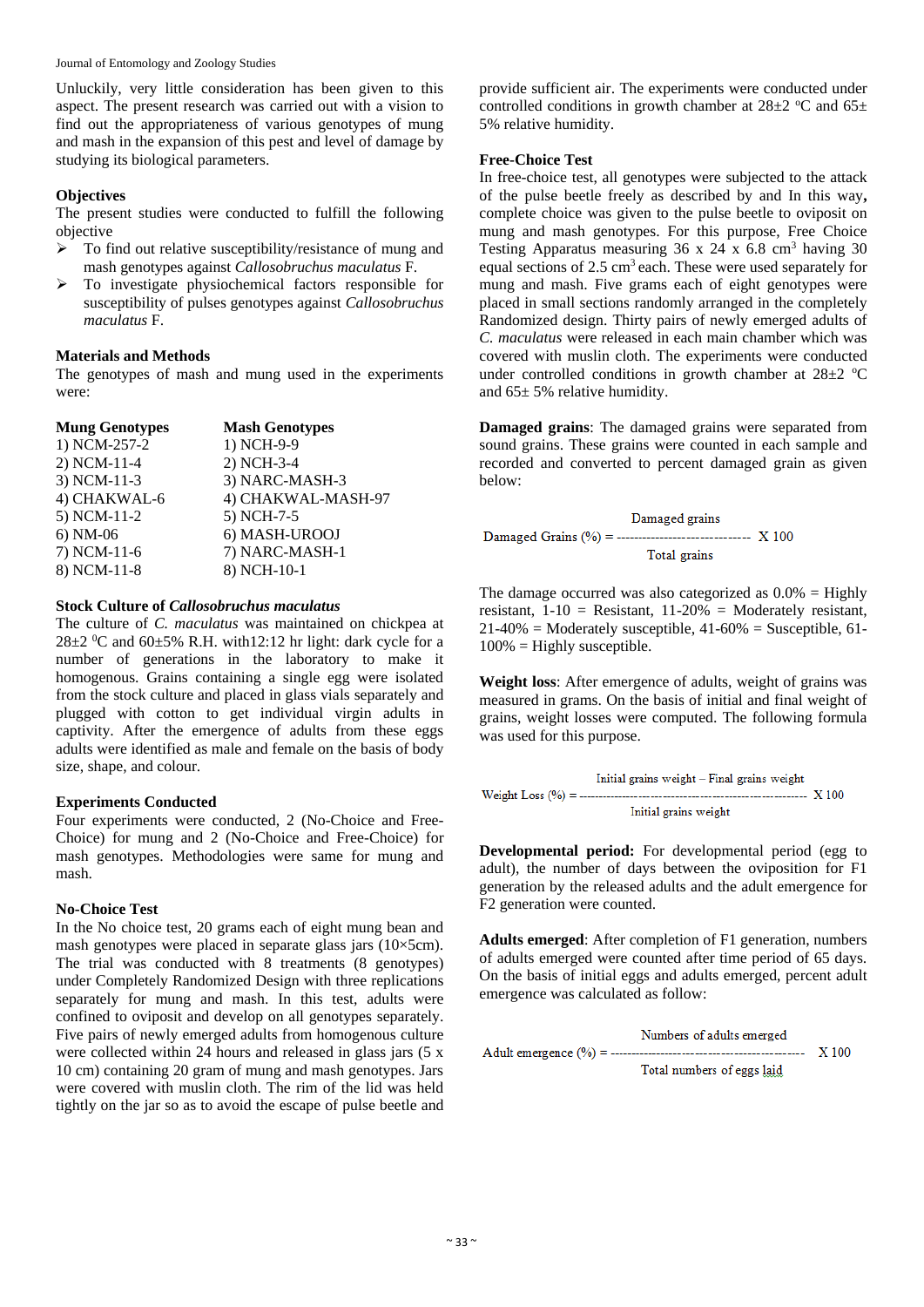#### **Results**

| Table 1: Response of Mash (Vigna mungo) Genotypes against Callosobruchus maculatus in No-Choice Test |  |  |
|------------------------------------------------------------------------------------------------------|--|--|
|                                                                                                      |  |  |

| <b>Genotypes</b> | <b>Damaged</b><br>Grains Mean $\pm$<br>SD(%) | Weight<br><b>Loss Mean</b> $\pm$<br>SD(%) | <b>Total Eggs</b><br>$Mean \pm SD$<br>(No.) | <b>Adult Emerged</b><br>Mean $\pm$ SD $(\% )$ | Per Adult<br><b>Weight Mean</b> ±<br>SD(mg) | <b>Development</b><br>Period Mean+<br>$SD$ (days) |
|------------------|----------------------------------------------|-------------------------------------------|---------------------------------------------|-----------------------------------------------|---------------------------------------------|---------------------------------------------------|
| <b>NCH-9-9</b>   | $22.74 \pm 2.34$                             | $22.81 \pm 4.75$                          | $142 \pm 18.18$                             | $65.68 \pm 12.40$                             | $1.97 \pm 0.26$                             | $30.77 \pm 1.53$                                  |
| $NCH-3-4$        | $18.27 + 2.07$                               | $24.9 + 4.19$                             | $131.77 \pm 19.01$                          | $61.87 \pm 14.86$                             | $1.17 \pm 0.11$                             | $31.00 \pm 1.00$                                  |
| NARC-Mash-3      | $21.23 \pm 3.18$                             | $31.48 \pm 5.80$                          | $122.33 \pm 35.53$                          | $72.02 + 22.27$                               | $1.11 \pm 0.08$                             | $29.77 \pm 1.53$                                  |
| Chakwal-Mash-97  | $21.34 + 1.52$                               | $31.79 \pm 12.16$                         | $155.77 + 15.57$                            | $59.76 \pm 9.17$                              | $1.89 + 0.23$                               | $30.00 \pm 1.83$                                  |
| NCH-7-5          | $23.86 \pm 0.70$                             | $31.70 \pm 4.59$                          | $174.77 \pm 8.33$                           | $55.15 \pm 1.13$                              | $1.19 \pm 0.00$                             | $30.33 \pm 0.58$                                  |
| Mash-Urooj       | $18.43 \pm 2.28$                             | $20.41 \pm 7.12$                          | $147.66 \pm 25.81$                          | $50.04 + 3.91$                                | $1.16 \pm 0.10$                             | $31.33 \pm 0.15$                                  |
| NARC-Mash-1      | $17.82 \pm 3.36$                             | $23.79 \pm 10.77$                         | $137.00 \pm 19.10$                          | $56.99 \pm 11.94$                             | $1.12 \pm 0.17$                             | $30.00 \pm 1.73$                                  |
| <b>NCH-10-1</b>  | $21.84 \pm 2.05$                             | $27.7 \pm 7.77$                           | $171.00 \pm 8.00$                           | $53.21 \pm 6.13$                              | $1.83 \pm 0.13$                             | $29.77 \pm 1.15$                                  |
| CV(%)            | 11.25                                        | 27.31                                     | 13.88                                       | 20.26                                         | 8.18                                        | 4.46                                              |
| LSD(0.05)        | 4.026                                        | 12.64                                     | 35.48                                       | 20.92                                         | 0.26                                        | 2.34                                              |

**Table 2:** Response of Mash (*Vigna mungo*) Genotypes against *Callosobruchus maculatus* in Free-Choice

| <b>Genotypes</b> | <b>Damaged</b><br><b>Grains Mean</b> ±<br>SD(%) | <b>Weight Loss</b><br>$Mean \pm SD$<br>$(\%)$ | <b>Total Eggs</b><br>$Mean \pm SD$<br>(No.) | <b>Adult Emerged</b><br>Mean $\pm$ SD $(\% )$ | Per Adult<br>Weight Mean+<br>SD(mg) | <b>Development</b><br>Period Mean±<br>$SD$ (days) |
|------------------|-------------------------------------------------|-----------------------------------------------|---------------------------------------------|-----------------------------------------------|-------------------------------------|---------------------------------------------------|
| <b>NCH-9-9</b>   | $22.88 \pm 3.57$                                | $19.53 \pm 6.77$                              | $30.77 \pm 8.50$                            | $77.27 + 12.93$                               | $1.14 \pm 0.36$                     | $31.00 \pm 1.00$                                  |
| $NCH-3-4$        | $14.06 \pm 3.22$                                | $6.77 \pm 3.21$                               | $24.00 \pm 8.91$                            | $68.15 \pm 18.76$                             | $1.62 \pm 0.18$                     | $31.00 \pm 1.00$                                  |
| NARC-Mash-3      | $13.70 \pm 5.44$                                | $31.48 \pm 4.85$                              | $20.00 \pm 1.00$                            | $66.46 \pm 23.71$                             | $1.45 \pm 0.21$                     | $29.00 \pm 1.73$                                  |
| Chakwal-Mash-97  | $19.72 \pm 5.94$                                | $13.13 \pm 12.23$                             | $28.00 \pm 4.59$                            | $73.17 \pm 9.71$                              | $1.62 \pm 0.25$                     | $30.00 \pm 1.73$                                  |
| NCH-7-5          | $20.30 \pm 2.88$                                | $14.83 \pm 3.10$                              | $25.00 \pm 5.29$                            | $86.03 \pm 4.19$                              | $1.12 \pm 0.30$                     | $29.00 \pm 0.58$                                  |
| Mash-Urooj       | $17.33 \pm 2.24$                                | $13.70 \pm 2.27$                              | $22.33 \pm 4.04$                            | $72.11 \pm 14.38$                             | $1.45 \pm 0.21$                     | $29.00 \pm 1.53$                                  |
| NARC-Mash-1      | $23.45 \pm 6.16$                                | $15.33 \pm 8.45$                              | $25.77 \pm 6.91$                            | $95.58 \pm 4.10$                              | $1.92 \pm 0.14$                     | $30.00 \pm 1.53$                                  |
| $NCH-10-1$       | $12.29 \pm 4.04$                                | $8.77 \pm 6.02$                               | $15.00 \pm 6.67$                            | $87.99 \pm 11.91$                             | $1.31 \pm 0.10$                     | $29.00 \pm 0.58$                                  |
| CV(%)            | 24.20                                           | 37.03                                         | 25.99                                       | 17.82                                         | 15.45                               | 4.30                                              |
| LSD(0.05)        | 7.51                                            | 8.15                                          | 10.82                                       | 24.23                                         | 0.40                                | 2.23                                              |

**Table 3:** Response of Mung (*Vigna radiata*) Genotypes against *Callosobruchus maculatus* in No-Choice Test

| <b>Genotypes</b> | <b>Damaged</b><br><b>Grains Mean</b> ±<br>SD(%) | <b>Weight Loss</b><br>Mean $\pm$ SD $(\% )$ | <b>Total Eggs</b><br>Mean $\pm$ SD (No.) | <b>Adult Emerged</b><br>Mean $\pm$ SD $(\% )$ | Per Adult<br>Weight Mean±<br>SD(mg) | <b>Development</b><br>Period<br>$Mean \pm SD$ (days) |
|------------------|-------------------------------------------------|---------------------------------------------|------------------------------------------|-----------------------------------------------|-------------------------------------|------------------------------------------------------|
| $NCM-11-4$       | $28.95 \pm 3.39$                                | $50.06 \pm 1.28$                            | $325 \pm 18.08$                          | $44.73 \pm 3.27$                              | $2.263 \pm 0.14$                    | $29 \pm 1.00$                                        |
| NCM-257-2        | $26.73 \pm 3.91$                                | $49.20 \pm 1.48$                            | $343 \pm 13.53$                          | $39.35 \pm 4.37$                              | $2.35 \pm 0.14$                     | $28.77 \pm 0.58$                                     |
| $NM-06$          | $30.42 \pm 3.26$                                | $48.13 \pm 1.61$                            | $288.33 \pm 12.50$                       | $51.99 \pm 4.52$                              | $2.41 \pm 0.16$                     | $29.77 \pm 0.58$                                     |
| Chakwal-06       | $30.14 \pm 1.88$                                | $48.93 \pm 1.79$                            | $323 \pm 7.02$                           | $49.59 \pm 4.12$                              | $2.35 \pm 0.08$                     | $29.00 \pm 1.00$                                     |
| $NCM-11-8$       | $31.41 \pm 3.27$                                | $47.20 \pm 2.24$                            | $305.33 \pm 9.81$                        | $55.28 \pm 4.21$                              | $2.23 \pm 0.12$                     | $29.00 \pm 1.00$                                     |
| $NCM-11-3$       | $29.24 \pm 3.21$                                | $49.60 \pm 3.33$                            | $343.77 \pm 21.20$                       | $42.55 \pm 7.14$                              | $2.36 \pm 0.04$                     | $28.77 \pm 0.58$                                     |
| $NCM-11-6$       | $27.97 \pm 2.21$                                | $49.30 \pm 0.58$                            | $354.33 \pm 14.05$                       | $44.72 \pm 3.77$                              | $2.28 \pm 0.07$                     | $30.77 \pm 0.58$                                     |
| $NCM-11-2$       | $30.84 \pm 5.41$                                | $50.97 \pm 0.88$                            | $341.00 \pm 7.15$                        | $39.44 \pm 6.35$                              | $2.26 \pm 0.13$                     | $29.00 \pm 0.00$                                     |
| CV(%)            | 11.78                                           | 3.70                                        | 4.20                                     | 10.60                                         | 4.99                                | 2.52                                                 |
| LSD(0.05)        | 5.99                                            | 3.14                                        | 23.95                                    | 8.42                                          | 0.20                                | 1.27                                                 |

#### **Adult Weight**

Results are statistically non-significant. After getting the weight of all emerged adults, weight of one adult was found. Average weight of adults of *C*. *maculatus* was almost equal with range 2.23-2.41 mg. However, the adult weight on NM-06 (2.41 mg) was highest and NCM-11-8 (2.23 mg) was lowest.

#### **Free-Choice Test on Mung Grains**

Under Free-Choice Test for mung grains, the following results were obtained (Table 4).

#### **Fecundity**

Results are statistically significant. Maximum eggs per female laid by released adults of *C*. *maculatus* were (31.33) in NCM-11-4 and minimum (15.33) in NCM-11-3. Fecundity in Chakwal-06 (27.77), NCM-11-6 (24.66), NCM-257-2 (22.33), NCM-11-8 (21.33), NCM-11-2 (19.66) and NM-06 (16.00) is statistically non-significant.

#### **Damaged Grains**

Results are statistically non-significant. Highest damage (17.96%) to grains by *C*. *maculatus* was recorded in NCM-11-4 and the lowest (8.82%) in NCM-11-8. In other genotypes, damages were 15.98% (Chakwal-06), 15.59% (NCM-11-6), 11.83% (NCM-11-2), 10.30% (NCM-11-3), 9.56% (NM-06) and 9.44% (NCM-257-2). NCM-11-8 was least preferred by *C*. *maculatus* for feeding and NCM-11-4 was the most preferred by *C*. *maculatus.* 

#### **Weight Loss**

Results are statistically significant. Maximum weight losses due to the damage occurred by *C*. *maculatus* in different genotypes of Mung were observed in NCM-11-8 (29.80%) and minimum weight losses occurred in NCM-257-2 (3.93%). Weight losses in NCM-11-8 were significantly higher than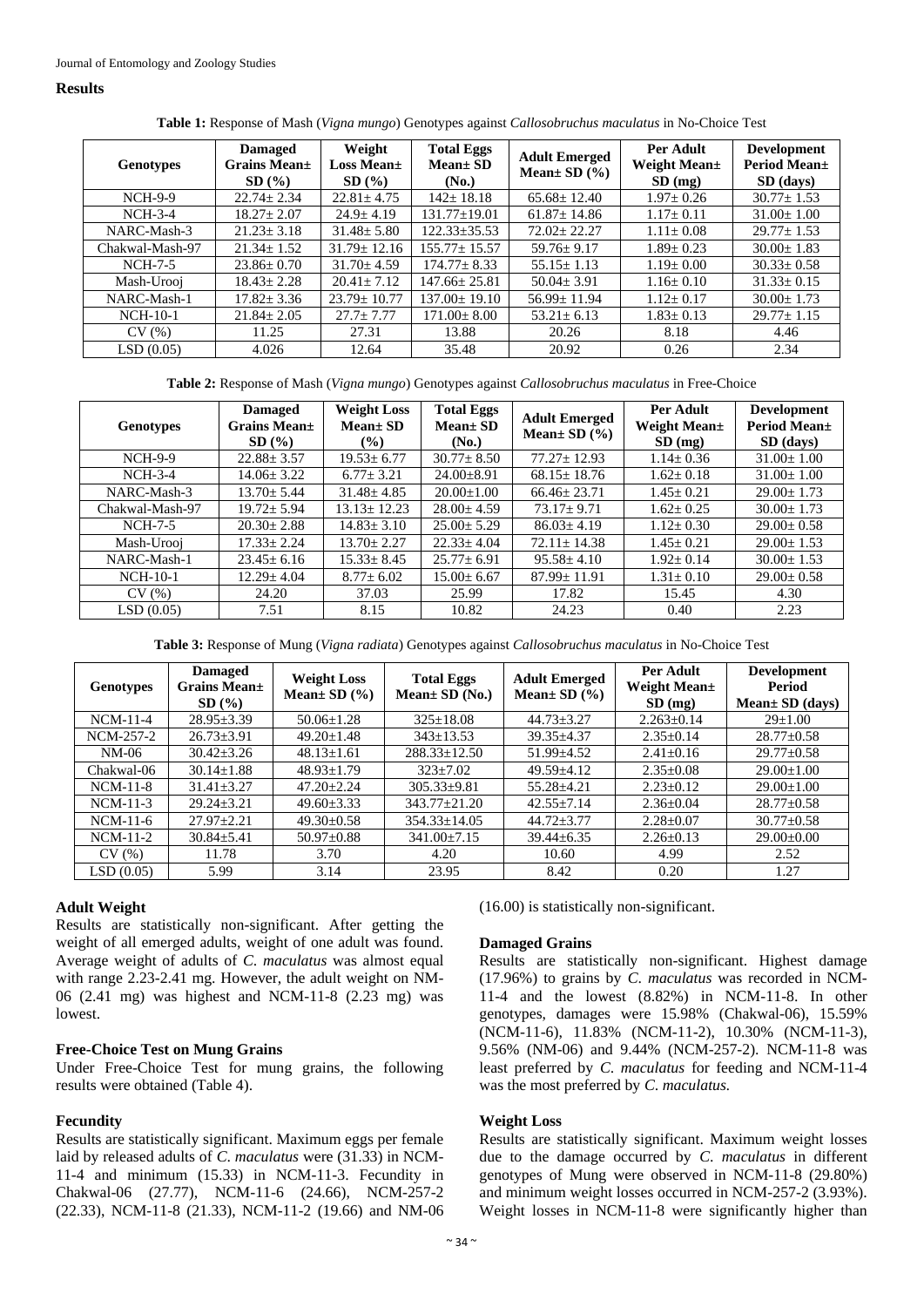NCM-257-2, Chakwal-06 and NCM-11-4. While NM-06 (24.46%), NCM-11-3(24.26%), NCM-11-2(24.20%) and NCM-11-6 (24.13%) are non-significant at upper side and Chakwal-06, NCM-11-4, NCM-11-6, NCM-11-2, NCM-11-3 and NM-06 are non-significant.

#### **Adult Emergence**

Results are statistically significant. Maximum adults were emerged in NCM-11-6 (97.22%) which were significantly higher than NM-06 (57.76%), NCM-257-2 (61.91%) and NCM-11-2 (66.92%) and statistically at par with Chakwal-06 (86.90%), NCM-11-3(81.29%), NCM-11-4 (71.89%) and NCM-11-8 (69.92%). Adult emergence in NM-06 was the lowest followed by NCM-257-2 and NCM-11-2. All the entries were statistically at par with one another except NCM-11-6.

#### **Development Period**

Results are statistically significant. *C*. *maculatus* took almost

equal period 28.00-32.66 days from eggs to adult emergence. NCM-11-6 (32.66 days) took highest period and statistically significant from all others. NCM-11-2 (28.00 days) was with minimum period. The developmental duration of *C*. *maculatus* on the grains of remaining genotypes NM-06, NCM-11-8,NCM-11-3, NCM-11-4, NCM-257-2 and Chakwal-06 were 30.00, 30.00, 30.00, 29.77, 29.33 and 29.33 days, respectively.

## **Adult Weight**

Results are statistically non-significant. After getting the weight of all emerged adults collectively, weight of one adult was found. Average weight of adults of *C. maculatus* was statistically equal from 1.37 to 1.69 mg. Highest adult weight was on NM-06 (1.69 mg) and lowest on NCM-257-2 (1.37 mg). The remaining genotypes viz. NCM-11-6, NCM-11-4, NCM-11-8, Chakwal-06, NCM-11-3, and NCM-11-2 were with adult weights of 1.53, 1.49, 1.43, 1.42, 1.39 and 1.39 mgs, respectively.



| <b>Genotypes</b> | <b>Damaged</b><br><b>Grains Mean</b> ±<br>SD(%) | <b>Weight Loss</b><br>Mean $\pm$ SD $(\% )$ | <b>Total Eggs</b><br>$Mean \pm SD$<br>(No.) | <b>Adult Emerged</b><br>Mean $\pm$ SD $(\% )$ | Per Adult<br><b>Weight Mean</b> ±<br>SD(mg) | <b>Development</b><br>Period Mean±<br>$SD$ (days) |
|------------------|-------------------------------------------------|---------------------------------------------|---------------------------------------------|-----------------------------------------------|---------------------------------------------|---------------------------------------------------|
| $NCM-11-4$       | $17.96 \pm 6.77$                                | $20.26 \pm 10.62$                           | $31.33 \pm 7.09$                            | 71.89+22.77                                   | $1.49 \pm 0.09$                             | $29.77 \pm 1.53$                                  |
| NCM-257-2        | $9.44 \pm 2.83$                                 | $3.93 \pm 1.85$                             | $22.33 \pm 11.82$                           | $61.91 \pm 23.56$                             | $1.37 \pm 0.10$                             | $29.33 \pm 0.58$                                  |
| $NM-06$          | $9.56 \pm 4.94$                                 | $24.46 \pm 2.20$                            | $16.00 \pm 5.57$                            | $57.76 \pm 26.41$                             | $1.69 \pm 0.80$                             | $30.00 \pm 1.00$                                  |
| Chakwal-06       | $15.98 \pm 5.84$                                | $19.13 \pm .58$                             | $27.77 \pm 10.02$                           | $86.90 \pm 8.12$                              | $1.42 \pm 0.25$                             | $28.33 \pm 1.15$                                  |
| $NCM-11-8$       | $8.82 \pm 3.73$                                 | $29.80 \pm .92$                             | $21.33 \pm 7.77$                            | $69.92 \pm 18.28$                             | $1.43 \pm 0.13$                             | $30.00 \pm 1.00$                                  |
| $NCM-11-3$       | $10.30 \pm 4.79$                                | $24.26 \pm 5.69$                            | $15.33 \pm 6.43$                            | $81.29 \pm 7.04$                              | $1.39 \pm 0.24$                             | $30.00 \pm 2.00$                                  |
| $NCM-11-6$       | $15.59 \pm 7.40$                                | $24.13 \pm 2.50$                            | $24.66 \pm 10.97$                           | $97.22 \pm 4.81$                              | $1.53 \pm 0.21$                             | $32.66 \pm 0.58$                                  |
| $NCM-11-2$       | $11.83 \pm 5.42$                                | $24.20 \pm 3.77$                            | $19.66 \pm 10.21$                           | $66.92 \pm 7.09$                              | $1.39 \pm 0.25$                             | $28.00 \pm 1.00$                                  |
| CV(%)            | 43.10                                           | 21.00                                       | 40.29                                       | 22.82                                         | 24.26                                       | 4.00                                              |
| LSD(0.05)        | 9.25                                            | 8.07                                        | 15.54                                       | 29.30                                         | 0.58                                        | 2.06                                              |

#### **Table 5:** Physical Features of Mash grains

| <b>Genotypes</b> | <b>Size</b> | <b>Tex6ture</b> | <b>Surface</b> | 100 seed Weight (gm) |
|------------------|-------------|-----------------|----------------|----------------------|
| <b>NCH-9-9</b>   | Medium      | Rough           | Dull           | 4.71                 |
| $NCH-3-4$        | Medium      | Rough           | Dull           | 4.45                 |
| NARC-Mash-3      | <b>Bold</b> | Rough           | Dull           | 4.72                 |
| Chakwal-Mash-97  | <b>Bold</b> | Smooth          | Dull           | 4.41                 |
| <b>NCH-7-5</b>   | <b>Bold</b> | Rough           | Dull           | 4.48                 |
| Mash-Urooj       | Medium      | Rough           | Dull           | 4.81                 |
| NARC-MASH-1      | <b>Bold</b> | Rough           | Dull           | 4.64                 |
| $NCH-10-1$       | <b>Bold</b> | Smooth          | Dull           | 4.50                 |

**Table 6:** Chemical Composition of Mash grains

| <b>Genotypes</b> | Protein $(\% )$ | Moisture $(\% )$ | Ash $(\%)$ | Fat $(\% )$ | Fiber $(\% )$ | Carbohydrate (%) |
|------------------|-----------------|------------------|------------|-------------|---------------|------------------|
| <b>NCH-9-9</b>   | 25.40           | 8.34             | 3.19       | 1.04        | 3.21          | 58.82            |
| $NCH-3-4$        | 26.38           | 8.08             | 3.31       | 1.11        | 3.10          | 58.02            |
| NARC-Mash-3      | 25.28           | 8.56             | 2.88       | 1.12        | 3.05          | 59.11            |
| Chakwal-Mash-97  | 26.18           | 8.18             | 3.22       | 1.04        | 3.25          | 58.13            |
| $NCH-7-5$        | 25.60           | 8.45             | 3.15       | 1.09        | 3.96          | 57.75            |
| Mash-Urooi       | 25.81           | 8.37             | 3.07       | 1.05        | 3.94          | 57.76            |
| NARC-Mash-1      | 25.20           | 8.29             | 3.15       | 1.08        | 3.00          | 59.28            |
| $NCH-10-1$       | 25.34           | 8.41             | 3.24       | 1.19        | 3.03          | 58.79            |

#### **Discussion**

In case of Mash, maximum damage and weight losses were 23.86 and 31.79% under No-Choice test, and 23.45 and 19.53% under Free-Choice test. According to damage, three genotypes were moderately resistant and 5 were moderately susceptible in No-Choice test but in Free-Choice test, 6 were moderately resistant and 2 were moderately susceptible.

Srinivasan and Durairaj (2007)<sup>[14]</sup> studied different pulses and reported 30-40% losses. The results of the present investigations revealed that none of the mash genotype was completely resistant to *C. maculatus*. Damage is positively correlated with number of eggs, weight loss and adult emergence but negatively correlated with Developmental period and 100 grain weight. Physical appearance of the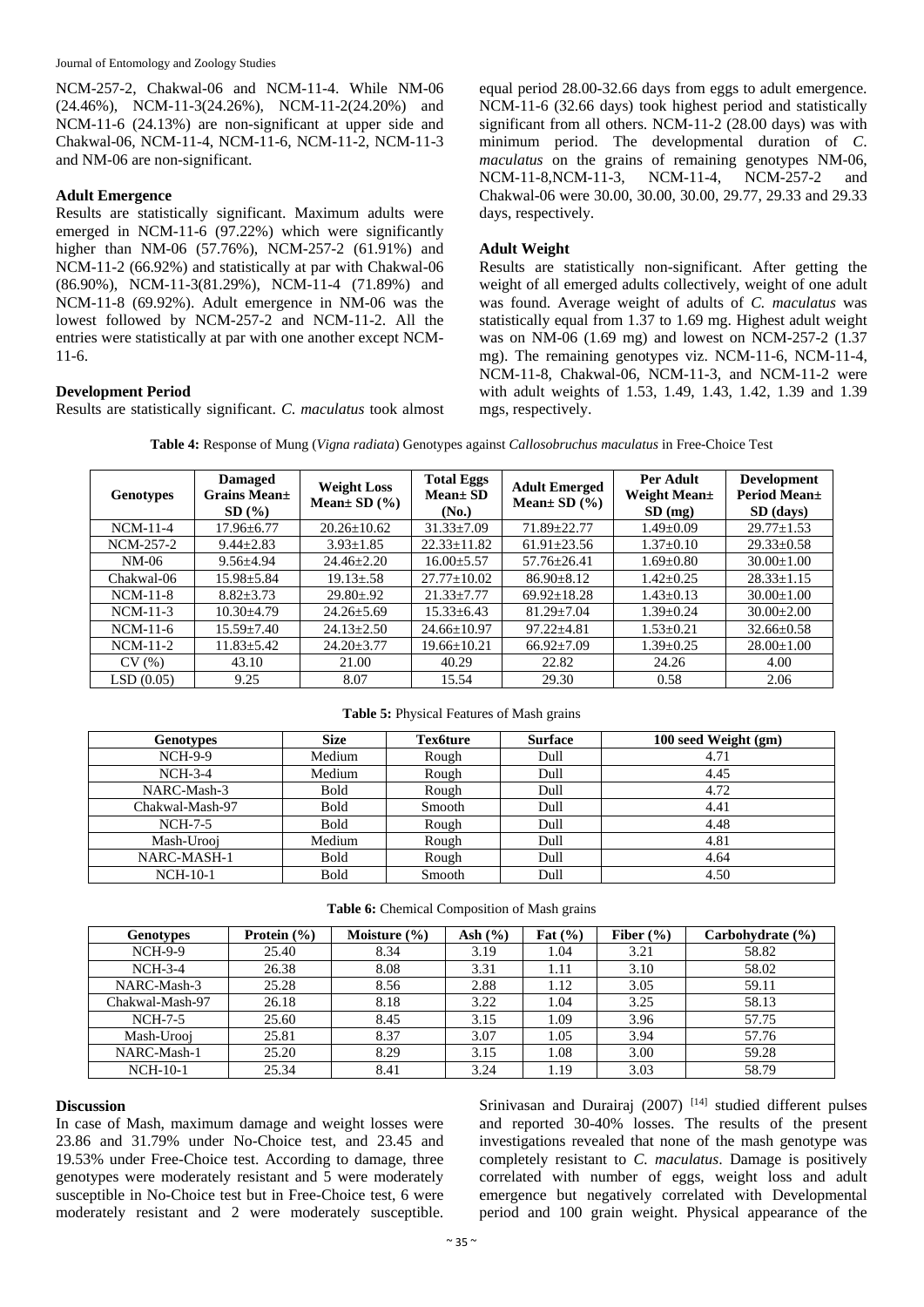grains plays important role for damage. Different genotypes showed response differently under No-Choice and Free-Choice techniques. In current study, majority of the bold grains had more damage and eggs in both type of tests. NARC-Mash-1 had highest rating for all parameters under Free-Choice test but lower under No-choice test. NCH-7-5 showed higher rating to all parameters in No-Choice test but medium performance under Free-Choice test. It is because of its bold size grains which had highest number of eggs. On the other side, NCH-10-1 ranked on lower side for all parameters under Free-choice test but medium under No-Choice tests. NCH-3-4 performed well under both types of tests. However, Tomooka *et al.* (2000)<sup>[17]</sup> found no correlation between seed size and levels of resistance. In current studies, the correlation is positive but weak. The parameters of chemical composition have non-significant correlation with damage, adult emergence, developmental period and 100 grain weight. Protein contents are negatively correlated with damage and adult emergence but positively correlated with developmental period which shows protein protect the grains and prolonged the developmental period of the insects. Moisture contents in the grains have positive correlation with damage, adult emergence and 100 grain weight but have negative relation with developmental period. It reveals that moisture in the grains slow down the development of insects which resulted in more damage and adult emergence. Fibers have positive correlation with damage and developmental period but negative correlation with adult emergence. More the fibers in the grains more the damage to grains due to insect and prolonged the developmental period but reduced the adult emergence. Ash contents have negative correlation with damaged grains, adult emergence and 100 grain weight but positive with developmental period. These relationships show that ash contents in the grains create problem for insects in feeding and so the damage, adult emergence and grain weight reduces during this test but increase the developmental duration. Fats showed no effect on damaged grains and adult emergence but its contents reduced the developmental duration of *C. maculatus* as fats have almost no relation with damaged grains and adult emergence but negatively correlated with developmental period (-0.502) and positively correlated with 100 grain weight (0.370). Carbohydrate had negative effect on developmental period but positive with adult emergence and 100 grain weight. Its correlation shows negligible relation with damaged grains. The results of the present investigations revealed that none of the mash genotype completely resistant to *Callosobruchus maculatus*. Physiochemical analysis is in close conformity with Khattak *et al.,* (1987) [8] .

In case of mung grains, damage and weight losses (31.41 and 50.97%, respectively) were significantly higher in No-Choice test than those of 17.96 and 29.80%, respectively in Free-Choice test. In No-Choice test, all genotypes were moderately susceptible as expressed by data. In Free-Choice test, 3 genotypes showed resistance and 5 were moderately resistant. The results of both tests contradict. Regardless type of tests 30-40% weight losses to different pulses were noted as studied by Srinivasan and Durairaj (2007)<sup>[15]</sup>. The correlation of damage with weight losses and developmental period is positive but very weak. The correlation of damage with number of eggs laid and adult emergence is significantly positive. It depicts that damage is increased with the increase of eggs and when damage increased adult emergence increased. According to Srinivasan et al. (2007)<sup>[14]</sup>, Shivanna

*et al.* (2011), Hamed *et al.* (1994) [13, 5] susceptible varieties showed more eggs, damage to grains, adult emergence and shorten developmental period. Jha et al. (2009)<sup>[7]</sup> and Srinivasan and Durairaj (2007)<sup>[15]</sup> observed higher damage and fast developmental period on susceptible varieties. According to Shaheen *et al.* (2006)<sup>[12]</sup> susceptible varieties had higher damage, weight losses, adult emergence and Adult weight. The size of grains showed mix effect. However, highest damage was in small grains and lowest medium size grains while weight losses were highest in medium size grains and lowest in small and shiny grains. In contrast, more weight losses in shining mung grains. These might be due to the differences in susceptibility of varieties used now and then. Overall, damage and weight losses show mix trend which means mung grains damage and weight losses don't depend upon size but either on chemical ingredients or its susceptibility. It means that fiber contents of the grains lower the damage to some extent but slightly enhance the adult emergence and developmental period. Ash contents have negative correlation with damage, adult emergence and developmental period showing that ash in the grains causes reduction in damage, adult emergence and developmental period. Fats have positive correlation with damage but negative correlation with adult emergence and developmental period. Due to the presence of higher contents of fats in the grains damage to grains slightly increased but decreases the adult emergence and developmental period. Carbohydrate has significant positive correlation with damage and adult emergence and both are statistically significant but show no relation with developmental period. It represents that the grains with high carbohydrates showed high damage and in turn higher adult emergence but not effected the developmental period. Physiochemical analysis is in close conformity with Khattak et al. (1987)<sup>[8]</sup>.

#### **Conclusion and Recommendations**

On the basis of damage, three genotypes were moderately resistant and five were moderately susceptible in No-Choice test but in Free-Choice test, six were moderately resistant and two were moderately susceptible. On the basis of fecundity, damage, developmental period and adult weight, Mash genotype NCH-10-1 performed the best and showed comparatively resistance against *C. maculatus* but it showed medium weight loss and adult emergence. Mash genotype NCH-3-4 also performed well on the basis of fecundity, damage, weight losses, developmental period and adult emergence. Overall, the response of different mung genotypes was different for different parameters. In No-Choice test, all genotypes were moderately susceptible as expressed by data. In Free-Choice test, three genotypes showed resistance and five were moderately resistant. The only genotype NCM-257- 2 performed well on the basis of damage, weight losses, adult emergence and adult weight.

For further investigation, chemical composition should also be determined after damage or completion of experiment to observe any change in the quantity of composition. Similar experiments should also be conducted for other insects and grains.

#### **References**

- 1. Doharey RB, Katiyar RN, Singh KM. Ecotoxicological studies on pulse beetles infesting green gram Bull Grain Technology. 1983; 21:110-114.
- 2. Dongre TK, Pawar SE, Thakare RG, Harwalkar MR.